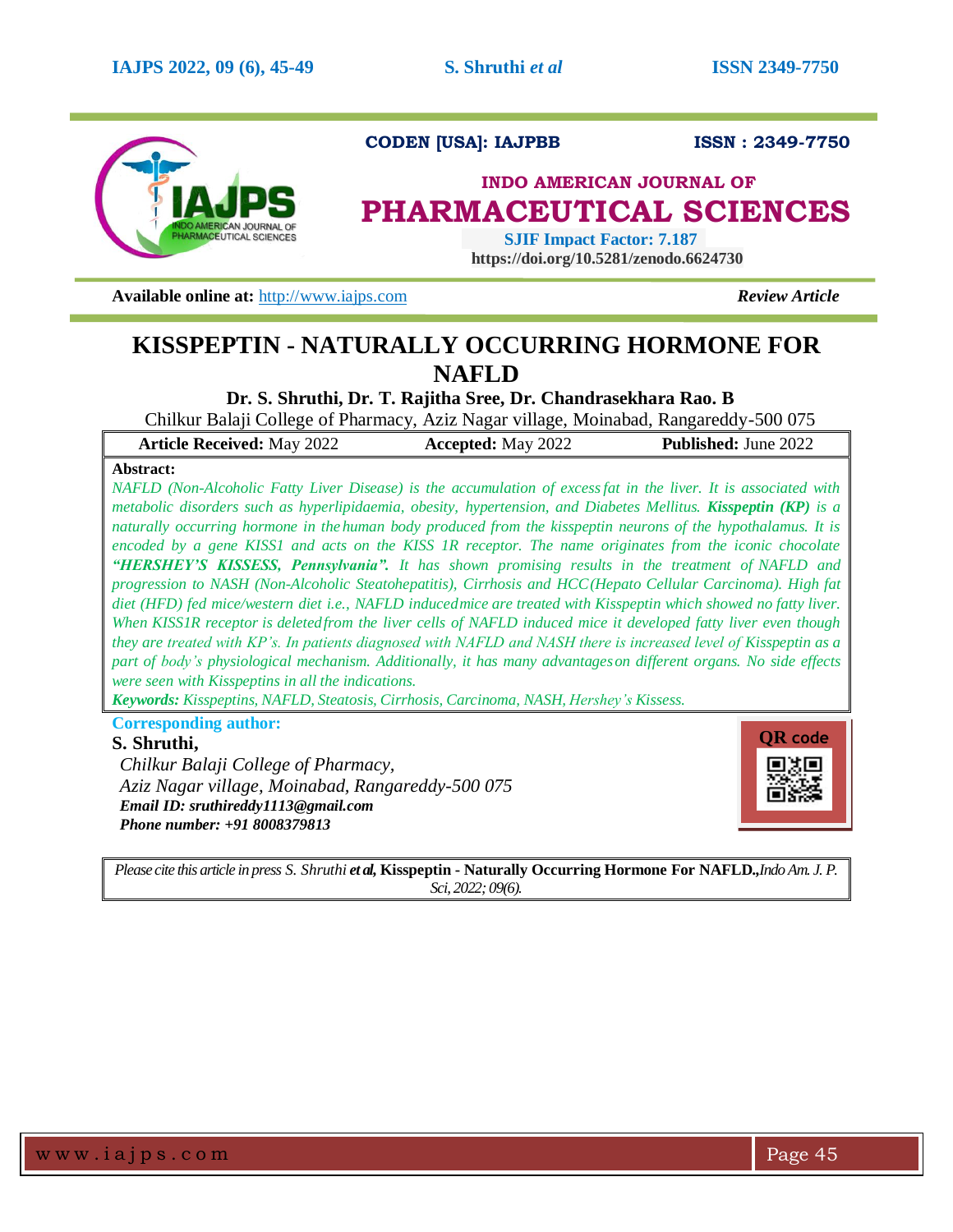#### **INTRODUCTION:**

Non-alcoholic fatty liver disease (NAFLD) is accumulation of excess fat in the liver or hepatocytes who drinks too little or no alcohol<sup>1</sup>. The liver damage caused by chronic alcoholism /habitual drinkers is different from NAFLD. It is coded by K76.0 according to ICD10 guidelines (w.e.f October  $1<sup>st</sup> 2021$ )<sup>2</sup>.



Table 1: Stages and Progression of NAFLD to cirrhosis<sup>7,8</sup>

Causes and risk factors of the disease include metabolic syndromes like Diabetes Mellitus (insulin resistance), Hypertension, Obesity, hyperlipidaemia. About 9-32% of Indian population are affected with the disease annually<sup>3</sup>. It is called silent disease/killer as it develops no symptoms or very few symptoms like discomfort in right upper abdomen, fatigue, sudden weight loss<sup>4</sup>. Blood tests, Liver function test's (LFT's), lipid profile, bio markers (ALT, AST,

GGT, ALP), biopsy are used in diagnosing NAFLD and differentiating it from NASH. There is no current approved treatment for the disease but symptomatic treatment is relieving the condition (Vitamin E, Metformin, Pioglitazone)<sup>5</sup>.

Recently, a naturally hormone KISSPEPTIN showed promising results in NAFLD.

Kisspeptin, also called Metastatin-1 is a naturally occurring hormone produced from kisspeptinneurones of hypothalamus. The name Metastatin originates from the role of suppressing the metastasisin tumours like breast cancer. It is encoded by a gene KISS1 and acts on the KISS1R receptor. The name originates from the iconic chocolate **"HERSHEY'S KISSESS,**

**Pennsylvania"6 .** Along with K-Kisspeptin, N-Neurokinin B and D-Dynorphins are released from these neurones, so they are collectively called 'KNDy's' Or pronounced as 'CANDY'.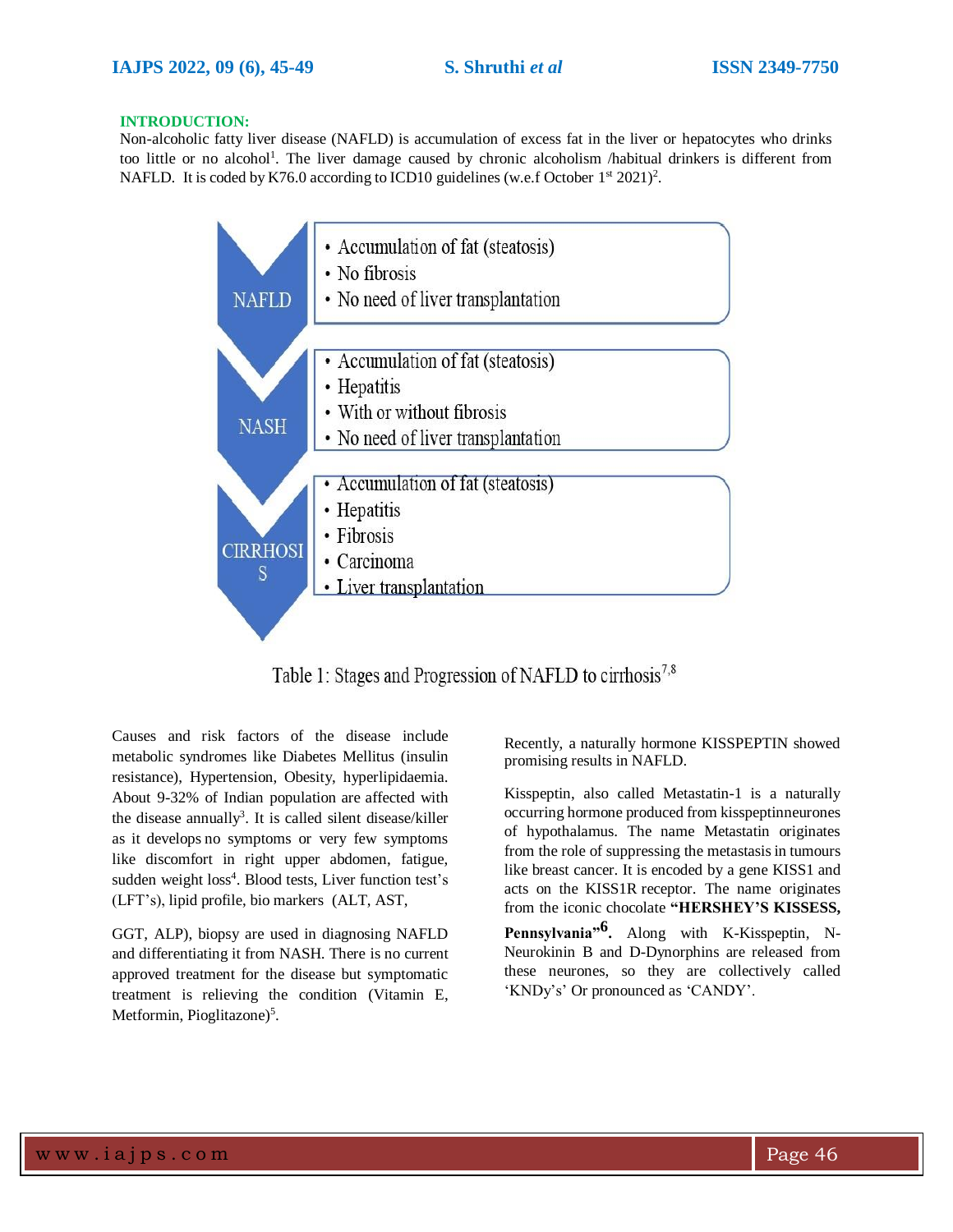



#### **Kisspeptin role in NAFLD:**

It acts on its receptor KISS 1R and activates an energy regulator AMPK (5'- Adenosine monophosphate activated protein kinase). This results in decrease of lipogenesis and delays the progression of NAFLD to NASH.

Rutgers researchers and Imperial College, London

have worked collaboratively for a span of 15 years on effect of kisspeptin in liver diseases and concluded that it is having positive response in NAFLD by slowing its progression. The High fat diet fed mice/western diet fed mice i.e, Obesity and NAFLD induced mice were taken into the study and treated with kisspeptins. The mice did not develop fatty liver, fibrosis and NASH.



Table 2: Progression of NAFLD in the presence and absence of KISS 1R receptors<sup>7,8</sup>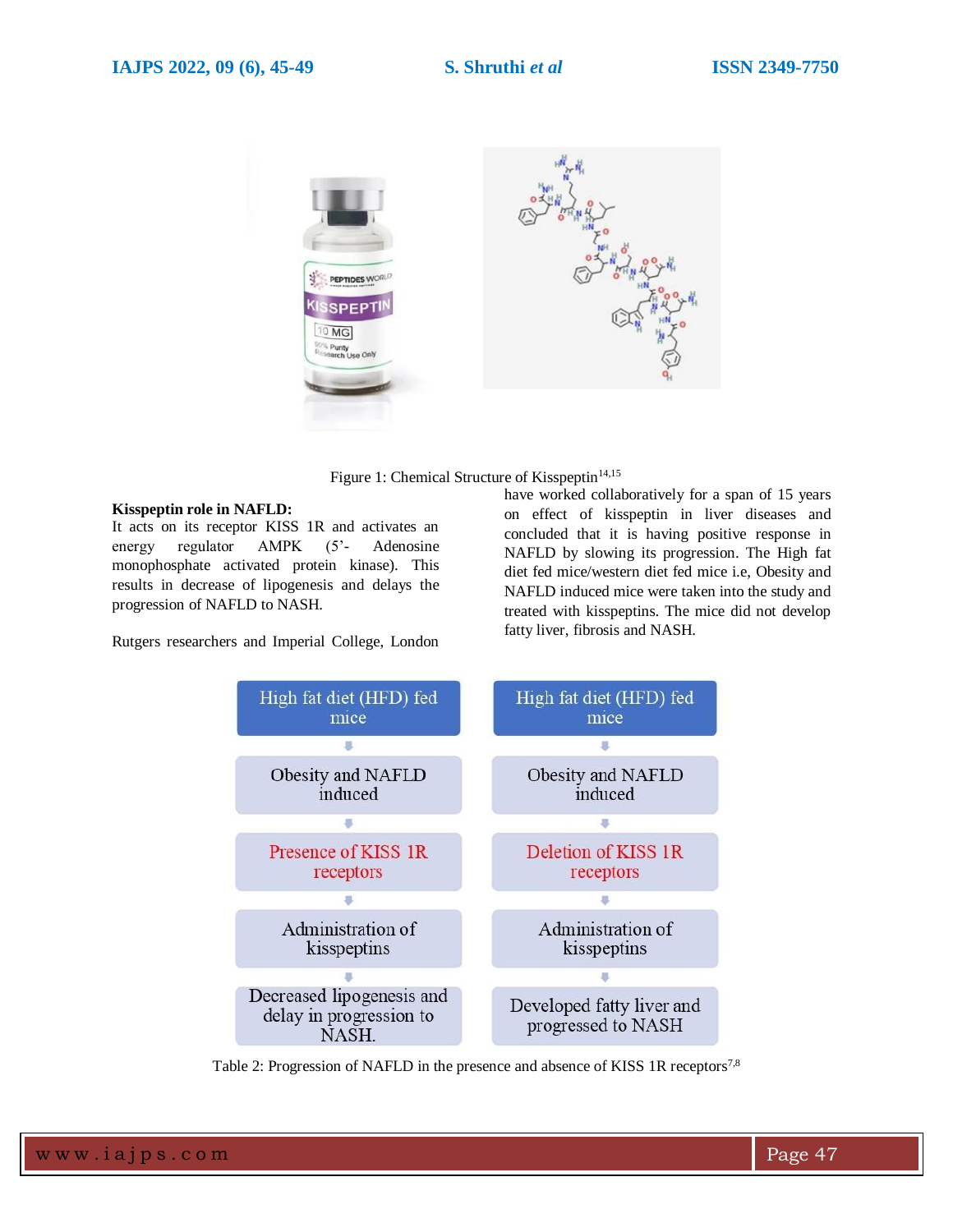When the same study was repeated with the deletion of KISS 1R, the mice developed fatty liver even with the administration of kisspeptins. This concluded that kisspeptin is having a major role in NAFLD.

Human studies: In patients diagnosed with NAFLD, kisspeptin levels were noticed high compared with normal individuals as a part of body's physiological mechanism. Human trialsare going on to study the effect of kisspeptin in different stages of  $NASH^{7,8}$ .

### **Other uses of kisspeptin:**

β-cells of islet of Langerhans are encoded with KISS1 gene whose secretions are regulated by G protein-coupled receptors (GPCRs). In an incubated isolated mouse islet, insulin secretion was inhibited with 60 minutes exposure to kisspeptins (KP13 and KP54) at dose ranging from 10 nM, 100 nM and  $1 \mu M$ .<sup>9</sup>

The distribution of Kisspeptins and Kiss1r gene in hippocampus, posterior hypothalamus, medial preoptic area, medial septum and cerebellum of mouse brain regulates the food intake nuclei like Arc and PVN resulting in the changes of energy homeostasis and food intake.<sup>10</sup>

Kisspeptin-10 had increased the Respiratory quotient (RQ) but intake of food, size of meal, rate of eating & total energy expenditure (TEE) was decreased altering the metabolism and energy homeostasis. These changes were related with a rise in insulin, leptin, resistin, and High-Density Lipoproteins.<sup>11</sup>

Gonadotrophins are crucial for the onset of puberty, for the regulation of sex steroid-mediated feedback and for the control of adult fertility. Such gonadotrophins secretions are controlled by Kisspeptin and secreted with the stimulatory effect of Kisspeptin on neurokinin B and dynorphin (KNDy neuropeptides). In humans when Kisspeptin is administered it resulted in the raise of LH secretion and LH pulse frequency.<sup>12</sup>

In the reproductive age women one of the most common reason for period loss is due to the decrease of LH pulsatility. This condition is referred as Hypothalamic amenorrhea

(HA). Kisspeptin activates the GnRH cascade and regains the GnRH/LH pulsatility inwomen.<sup>13</sup>

## **CONCLUSION:**

From the pre-clinical studies done on mice models,

kisspeptin has shown slow progression of NAFLD to NASH. It also has other positive effects on other systems/organs and as it is a naturally occurring hormone it doesn't possess any side effects. Subjects who were already diagnosed with NAFLD has shown high levels of kisspeptin, so further clinical trails on the hormone are being conducted.

#### **REFERENCES:**

- 1. [https://www.nhs.uk/conditions/non-alcoholic](https://www.nhs.uk/conditions/non-alcoholic-fatty-liver-disease/)[fatty-liver-disease/](https://www.nhs.uk/conditions/non-alcoholic-fatty-liver-disease/)
- 2. [https://www.icd10data.com/ICD10CM/Codes/K](https://www.icd10data.com/ICD10CM/Codes/K00-K95/K70-K77/K76-) [00-K95/K70-K77/K76-](https://www.icd10data.com/ICD10CM/Codes/K00-K95/K70-K77/K76-)
- 3. [https://www.mayoclinic.org/dis](https://www.mayoclinic.org/diseases-conditions/nonalcoholic-fatty-liver-disease/symptoms-causes/syc-20354567) [eases-conditions/nonalcoholic](https://www.mayoclinic.org/diseases-conditions/nonalcoholic-fatty-liver-disease/symptoms-causes/syc-20354567)[fatty-liver-](https://www.mayoclinic.org/diseases-conditions/nonalcoholic-fatty-liver-disease/symptoms-causes/syc-20354567) [disease/symptoms](https://www.mayoclinic.org/diseases-conditions/nonalcoholic-fatty-liver-disease/symptoms-causes/syc-20354567)[causes/syc-20354567](https://www.mayoclinic.org/diseases-conditions/nonalcoholic-fatty-liver-disease/symptoms-causes/syc-20354567)
- 4. Christopher Sivell. [Nonalcoholic](https://pubmed.ncbi.nlm.nih.gov/31574071/) Fatty Liver Disease: A Silent [Epidemic.](https://pubmed.ncbi.nlm.nih.gov/31574071/) [Gastroenterology](https://pubmed.ncbi.nlm.nih.gov/31574071/)  [nursing : the official journal of society of](https://pubmed.ncbi.nlm.nih.gov/31574071/)  [gastroenterology Nurses](https://pubmed.ncbi.nlm.nih.gov/31574071/) and [Associates. 2019](https://pubmed.ncbi.nlm.nih.gov/31574071/)  [September/October; 42\(5\):428-434.](https://pubmed.ncbi.nlm.nih.gov/31574071/)
- 5. [Tommy Pacana, Arun J. Sanyal. Vitamin E and](https://www.ncbi.nlm.nih.gov/pmc/articles/PMC4984672/)  [Non-alcoholic Fatty Liver Disease.](https://www.ncbi.nlm.nih.gov/pmc/articles/PMC4984672/) [Current](https://www.ncbi.nlm.nih.gov/pmc/articles/PMC4984672/) Opinion in Clinical Nutrition and [Metabolic](https://www.ncbi.nlm.nih.gov/pmc/articles/PMC4984672/) care. 2012 [November;](https://www.ncbi.nlm.nih.gov/pmc/articles/PMC4984672/) 15(6): 641[–648.](https://www.ncbi.nlm.nih.gov/pmc/articles/PMC4984672/)
- 6. Michelle L. Gottsch, [Donald K Clifton. From](https://www.ncbi.nlm.nih.gov/pmc/articles/PMC2683679/)  [KISS1 to Kisspeptins: An Historical](https://www.ncbi.nlm.nih.gov/pmc/articles/PMC2683679/) Perspective [and Suggested](https://www.ncbi.nlm.nih.gov/pmc/articles/PMC2683679/) Nomenclature. Peptides. 2009 [January; 30\(1\):](https://www.ncbi.nlm.nih.gov/pmc/articles/PMC2683679/) 4-9.
- 7. [https://www.rutgers.edu/news/kisspeptin-new](https://www.rutgers.edu/news/kisspeptin-new-drug-treat-liver-disease#main-content)[drug-treat-liver-disease#main-content](https://www.rutgers.edu/news/kisspeptin-new-drug-treat-liver-disease#main-content)
- 8. [https://www.imperial.ac.uk/news/23528](https://www.imperial.ac.uk/news/235280/kisspeptin-reduces-liver-damage-non-alcoholic-fatty/) [0/kisspeptin-reduces-liver-damage-non](https://www.imperial.ac.uk/news/235280/kisspeptin-reduces-liver-damage-non-alcoholic-fatty/)[alcoholic-fatty/](https://www.imperial.ac.uk/news/235280/kisspeptin-reduces-liver-damage-non-alcoholic-fatty/)
- 9. J. Vikman, B. Ahrén. [Inhibitory](https://dom-pubs.onlinelibrary.wiley.com/doi/full/10.1111/j.1463-1326.2009.01116.x) effect of [kisspeptins](https://dom-pubs.onlinelibrary.wiley.com/doi/full/10.1111/j.1463-1326.2009.01116.x) on insulin secretion from isolated [mouse islets.](https://dom-pubs.onlinelibrary.wiley.com/doi/full/10.1111/j.1463-1326.2009.01116.x) Diabetes, Obesity and Metabolism A Journal [of Pharmacology](https://dom-pubs.onlinelibrary.wiley.com/doi/full/10.1111/j.1463-1326.2009.01116.x) and Therapeutics. [2009 November; 11\(s4\):197-201.](https://dom-pubs.onlinelibrary.wiley.com/doi/full/10.1111/j.1463-1326.2009.01116.x)
- 10. [Andreas Stengel, Lixin Wang. Centrally](https://www.ncbi.nlm.nih.gov/pmc/articles/PMC3063509/)  [injected kisspeptin reduces food intake by](https://www.ncbi.nlm.nih.gov/pmc/articles/PMC3063509/) increasing meal intervals [in mice. Neuroreport.](https://www.ncbi.nlm.nih.gov/pmc/articles/PMC3063509/) 2011 March [30; 22\(5\): 253-257.](https://www.ncbi.nlm.nih.gov/pmc/articles/PMC3063509/)
- 11. [Tien S. Dong, John P. Vu et al. Intraperitoneal](https://link.springer.com/article/10.1007/s10620-019-05950-7)  [Treatment of Kisspeptin Suppresses](https://link.springer.com/article/10.1007/s10620-019-05950-7) [Appetite](https://link.springer.com/article/10.1007/s10620-019-05950-7) and Energy [Expenditure](https://link.springer.com/article/10.1007/s10620-019-05950-7) and Alters [Gastrointestinal](https://link.springer.com/article/10.1007/s10620-019-05950-7) Hormones in Mic[e.Digestive](https://link.springer.com/article/10.1007/s10620-019-05950-7) Diseases [and Sciences. 2020](https://link.springer.com/article/10.1007/s10620-019-05950-7) August; 65
- 12. Karolina [Skorupskaite,](https://pubmed.ncbi.nlm.nih.gov/24615662/) Jyothis T George et al.